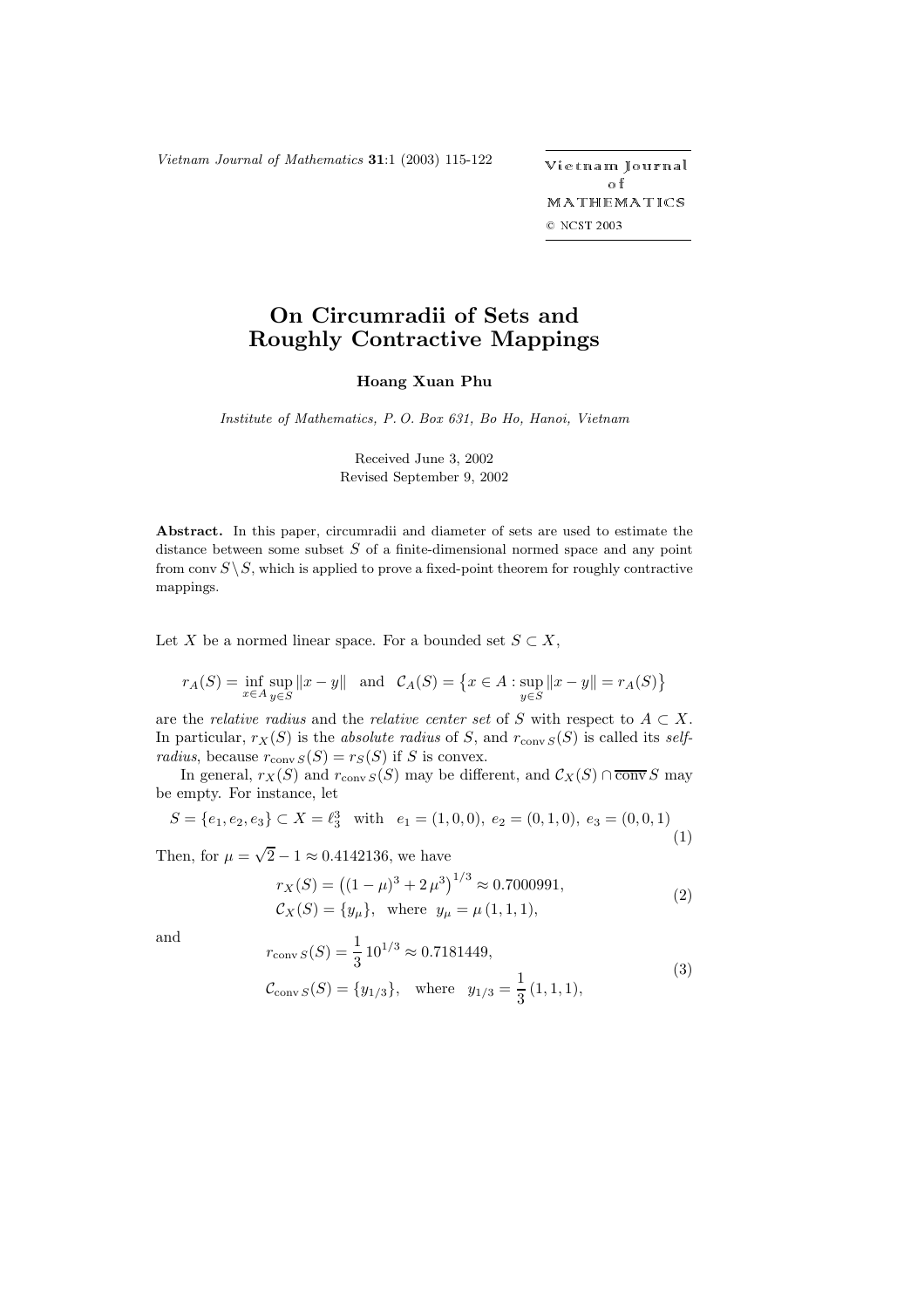i.e.,  $r_X(S) < r_{conv\ S}(S)$  and  $\mathcal{C}_X(S) \cap \overline{conv} S = \mathcal{C}_X(S) \cap conv S = \emptyset$ .

In fact, due to Klee [6],  $r_{conv S}(S) = r_X(S)$  for all bounded  $S \subset X$  is equivalent to X being two-dimensional or an inner-product space, and  $C_X(S)$  intersects conv S for all bounded  $S \subset X$  is equivalent to X being two-dimensional or a complete inner-product space. This classical result of Klee shows the role of absolute radius and center set for characterizing normed linear spaces.

Let us now use the above circumradii to estimate the distance between a set S and any point  $z \in \text{conv } S \setminus S$ .

**Proposition 1.** *Suppose that* X *is some two-dimensional normed space or some Euclidean space,*  $S \subset X$ *, and*  $z \in \text{conv } S \setminus S$ *. Then there exists*  $s \in S$  *such that* 

$$
||z - s|| \le r_X(S) = r_{\text{conv }S}(S).
$$

*Proof.* Due to Theorem 1 in [6], we have  $r_X(S) = r_{conv\ S}(S)$ . Since  $z \in conv\ S \ S$ there exists a set  $S_k = \{x_1, x_2, \ldots, x_k\} \subset S$  of  $k \geq 2$  linearly independent points such that  $z \in \text{ri}(\text{conv } S_k)$ , where ri A denotes the relative interior of A. It remains to verify

$$
\min_{1 \le i \le k} \|z - x_i\| \le r_X(S). \tag{4}
$$

Obviously, it holds for  $k = 2$  that

$$
\min_{1 \leq i \leq 2} ||z - x_i|| \leq \frac{1}{2} ||x_1 - x_2|| = r_{\text{conv}\{x_1, x_2\}}(\{x_1, x_2\}) = r_X(\{x_1, x_2\}) \leq r_X(S).
$$

Assume (4) for  $2 \leq k \leq l$ , we are going to show that it also holds true for  $k = l + 1$ . Take a center c from the set  $\mathcal{C}_X(S_k) \cap \text{conv } S_k$ , which is non-empty by Corollary 2 in [6]. Then

$$
\max_{1 \le i \le k} ||c - x_i|| \le r_X(S_k) \le r_X(S). \tag{5}
$$

If  $z = c$  then (4) follows from (5). Otherwise, since  $c \in \text{conv } S_k$  and  $z \in$ ri (conv  $S_k$ ), the ray from c through z cuts the boundary conv  $S_k \setminus \text{ri}(\text{conv }S_k)$ at some point

$$
z' \in \text{conv } S_{k'}, \text{ where } S_{k'} = \{x_{i_1}, x_{i_2}, \dots, x_{i_{k'}}\} \subset S_k, k' \leq l.
$$

If  $z' \in S_k$  then  $z \in [c, z']$  (where  $[c, z']$  denotes the segment connecting c and  $z'$ )<br>implies implies

$$
||z - z'|| \le ||c - z'|| \le r_X(S).
$$

If  $z' \notin S_k$  then we can choose  $S_{k'}$  so that  $z' \in \text{ri}(\text{conv } S_{k'})$ . By induction<br>assumption, there is some  $y \in S_{k'} \subset S$  such that  $||z' - y|| \leq r_{X}(S)$ . Therefore assumption, there is some  $y \in S_{k'} \subset S$  such that  $||z' - y|| \leq r_X(S)$ . Therefore, it follows from the convexity of the norm and (5) that it follows from the convexity of the norm and (5) that

$$
||z - y|| \le \max{||c - y||, ||z' - y||} \le r_X(S),
$$

which completes our proof.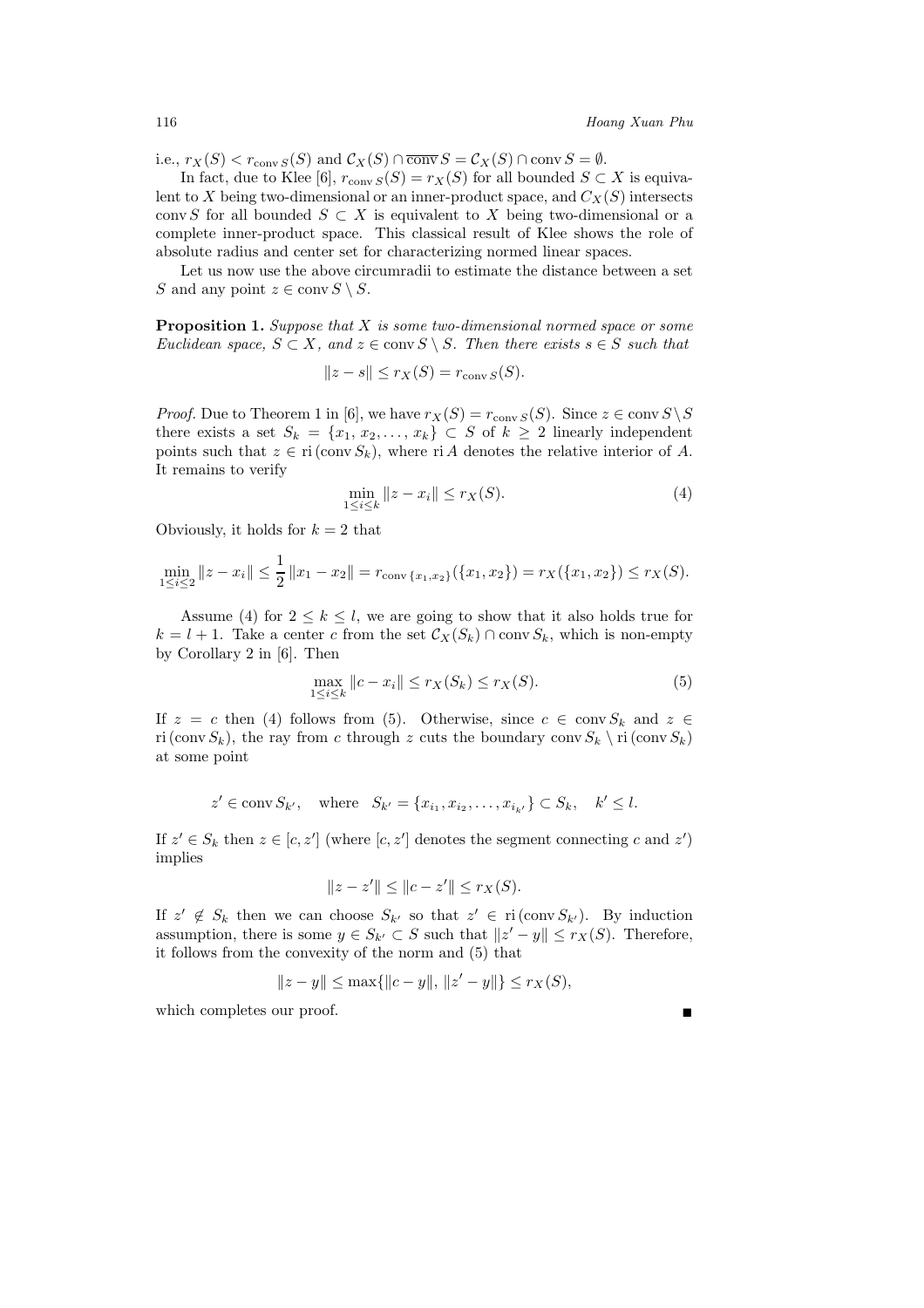## *On Circumradii of Sets and Roughly Contractive Mappings* 117

If dim  $X = n \geq 3$  and X is not a Euclidean space then it is not sure that, for any bounded set  $S \subset X$  and any  $z \in \text{conv } S \setminus S$ , there exists  $s \in S$  satisfying

$$
||z - s|| \le r_X(S) \quad \text{or} \quad ||z - s|| \le r_{\text{conv }S}(S).
$$

To see this fact, let us consider example  $(1)-(2)$  again. For

$$
\lambda = 3^{-1/3} r_X(S), \ y_{\lambda+\mu} = (\lambda + \mu) (1, 1, 1), \text{ and } S' = \{e_1, e_2, e_3, y_{\lambda+\mu}\}\
$$
 (6)

we have  $y_{1/3} \in \text{conv } S' \setminus S'$  but

$$
||y_{\lambda+\mu} - y_{1/3}|| = 3^{1/3} (\lambda + \mu - \frac{1}{3}) > r_X(S)
$$
 (7)

and

$$
||e_i - y_{1/3}|| = r_{\text{conv }S}(S) > r_X(S), \quad i = 1, 2, 3,
$$
\n(8)

while

$$
r_X(S) = r_X(S') = r_{\text{conv } S'}S'.
$$
\n(9)

Thus, the assertion of Proposition 3.9 in [7] is only true for two-dimensional normed spaces or for Euclidean spaces, and not for any normed spaces. But this fact does not influence the main results stated there, which were only formulated for Euclidean spaces.

**Proposition 2.** *Suppose that* X *is some two-dimensional strictly convex normed space or some Euclidean space,*  $S = \{x_1, x_2, \ldots, x_k\} \subset X$ *, and*  $z \in \text{conv } S \setminus S$ *. Then it holds either*

$$
\min_{1 \le i \le k} \|z - x_i\| < r_X(S) = r_{\text{conv }S}(S) \tag{10}
$$

*or*

$$
||z - xi|| = rX(S) = rconv S(S), i = 1, 2, ..., k.
$$
 (11)

*Proof.* We have to show that

$$
\min_{1 \le i \le k} \|z - x_i\| \ge r_X(S)
$$
\n(12)

implies (11). Let us prove by induction.

If dim  $S = 1$ , then all points of S lie in some segment, say for instance, in the segment  $[x_1, x_k]$  connecting  $x_1$  and  $x_k$ . Then  $r_X(S) = (1/2) \text{ diam } S$  $(1/2)\|x_1 - x_k\|$  and

$$
\min_{1 \le i \le k} ||z - x_i|| < r_X(S) \quad \text{if} \quad z \ne \frac{1}{2} \left( x_1 + x_k \right).
$$

Therefore, (12) implies  $z = (1/2)(x_1 + x_k)$ ,  $\max_{1 \leq i \leq k} ||z - x_i|| \leq r_X(S)$ , and finally  $(11)$ .

Assume now that the assertion is true for dim  $S \leq l$ , and (12) holds for some set  $S = \{x_1, x_2, ..., x_k\}$  with dim  $S = l + 1 \geq 2$ . We have to show (11) now. Due to Corollary 3 in [6],  $\mathcal{C}_X(S)$  is a non-empty subset of conv $S$ . If  $z \in \mathcal{C}_X(S)$ then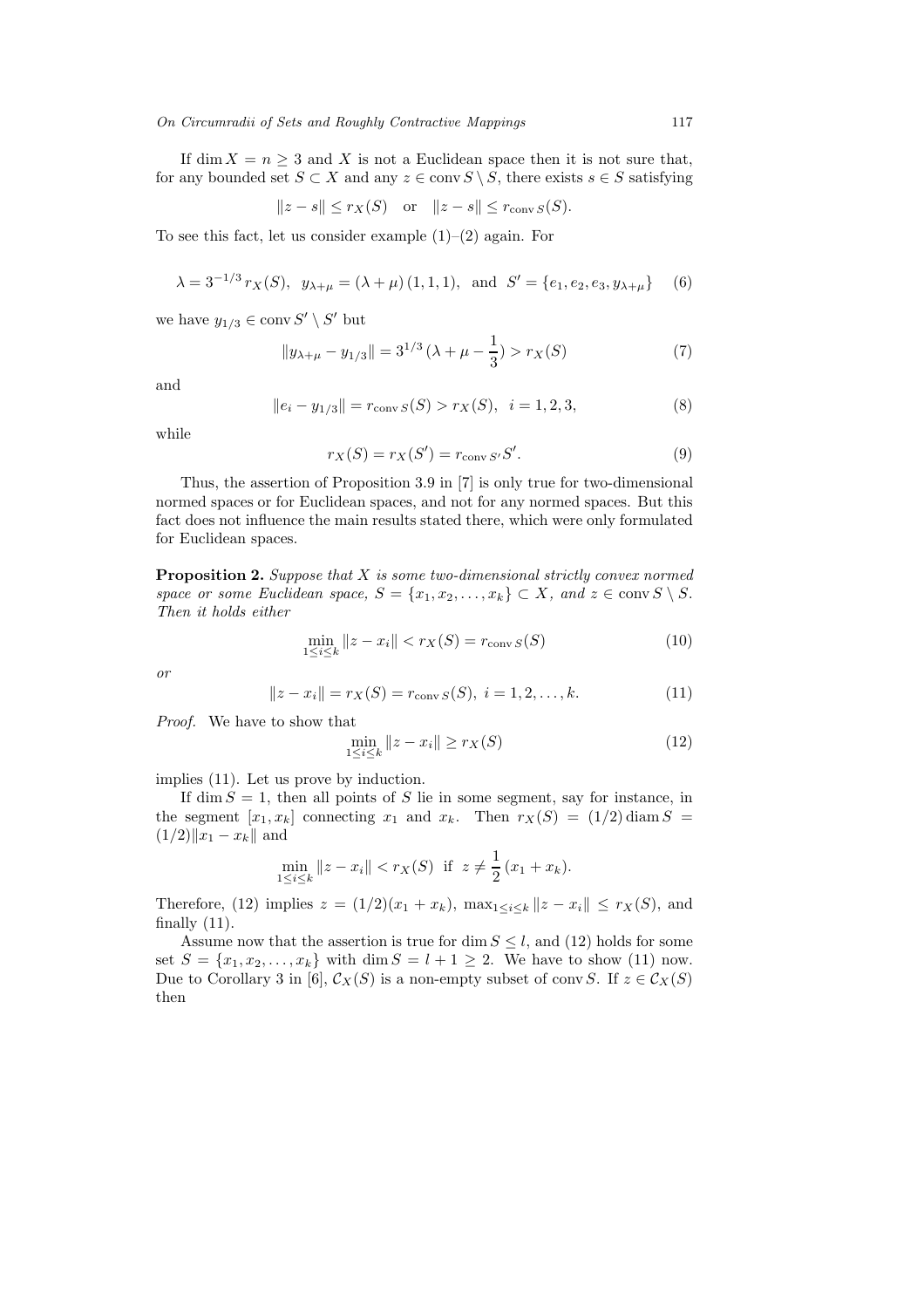$$
\max_{1 \le i \le k} \|z - x_i\| \le r_X(S)
$$

and (12) yield immediately (11). Next, we show that  $z \notin C_X(S)$  is impossible by considering two cases:  $z \in \text{ri}(\text{conv } S)$  and  $z \notin \text{ri}(\text{conv } S)$ .

If  $z \in \text{ri}(\text{conv }S)$ , then the ray L from  $c \in \mathcal{C}_X(S)$  through  $z \notin \mathcal{C}_X(S)$  cuts the boundary conv  $S \setminus \text{ri}(\text{conv } S)$  at  $z' \in \text{conv } S_l$  for some  $S_l \subset S$  with  $\dim S_l \leq l$ . Therefore,

$$
||c - y|| \le r_X(S) \text{ and } ||z - y|| \ge r_X(S)
$$
 (13)

imply by the convexity of norm that

$$
||z'-y|| \ge r_X(S) \ge r_X(S_l) \text{ for all } y \in S_l.
$$

This means at least  $L \cap S_l = \emptyset$ , and therefore, the function  $g(x) = ||x - y||$  is strictly convex on L, for all  $y \in S_l$ . Consequently, (13) and  $z' \in L \setminus [c, z]$  yield

$$
||z'-y|| > r_X(S) \ge r_X(S_l) \text{ for all } y \in S_l,
$$

i.e., (12) is satisfied for  $z'$  and  $S_l$  instead of z and S while (11) fails, which conflicts with induction assumption.

If  $z \notin \text{ri}(\text{conv }S)$ , then  $z \in \text{conv }S \setminus S$  implies  $z \in \text{ri}(\text{conv }S_l)$  for some  $S_l \subset S$ with dim  $S_l \leq l$ . The inequality

$$
\min_{y \in S_l} \|z - y\| \ge r_X(S) \ge r_X(S_l)
$$

and dim  $S_l \leq l$  yield by induction assumption that

$$
||z - y|| = r_X(S) = r_X(S_l)
$$
, for all  $y \in S_l$ .

Therefore, for  $c \in \mathcal{C}_X(S)$  and  $z \notin \mathcal{C}_X(S)$ , it follows from the strict convexity of the normed space X and

$$
||c - y|| \le r_X(S) = r_X(S_l) \text{ for all } y \in S_l
$$

that

$$
\left\|\frac{1}{2}(c+z) - y\right\| < r_X(S_l) \quad \text{for all} \quad y \in S_l,
$$

which conflicts with the definition of  $r_X(S_l)$ . Hence,  $z \notin C_X(S)$  is also impossible in case  $z \notin \text{ri}(\text{conv } S)$ .

The proof of the above proposition uses the fact that for such a space  $X$ , the absolute center  $c$  of any finite set  $S$  belongs to conv $S$ . It is no more true for an arbitrary strictly convex normed space, as stated in Proposition 3.10 of [7]. An example for this is given by  $(1)-(3)$  and  $(6)-(9)$ , where it holds for  $S' = \{e_1, e_2, e_3, y_{\lambda+\mu}\}\$ and  $y_{1/3} \in \text{conv } S' \setminus S'$ 

$$
\min\{\|y_{\lambda+\mu}-y_{1/3}\|,\|e_1-y_{1/3}\|,\|e_2-y_{1/3}\|,\|e_3-y_{1/3}\|\}> r_X(S')=r_{\text{conv }S'}S'.
$$

We have seen that such distance estimates by using circumradii (as in Propositions 1–2) cannot be obtained for other finite-dimensional spaces. But we can use the *diameter*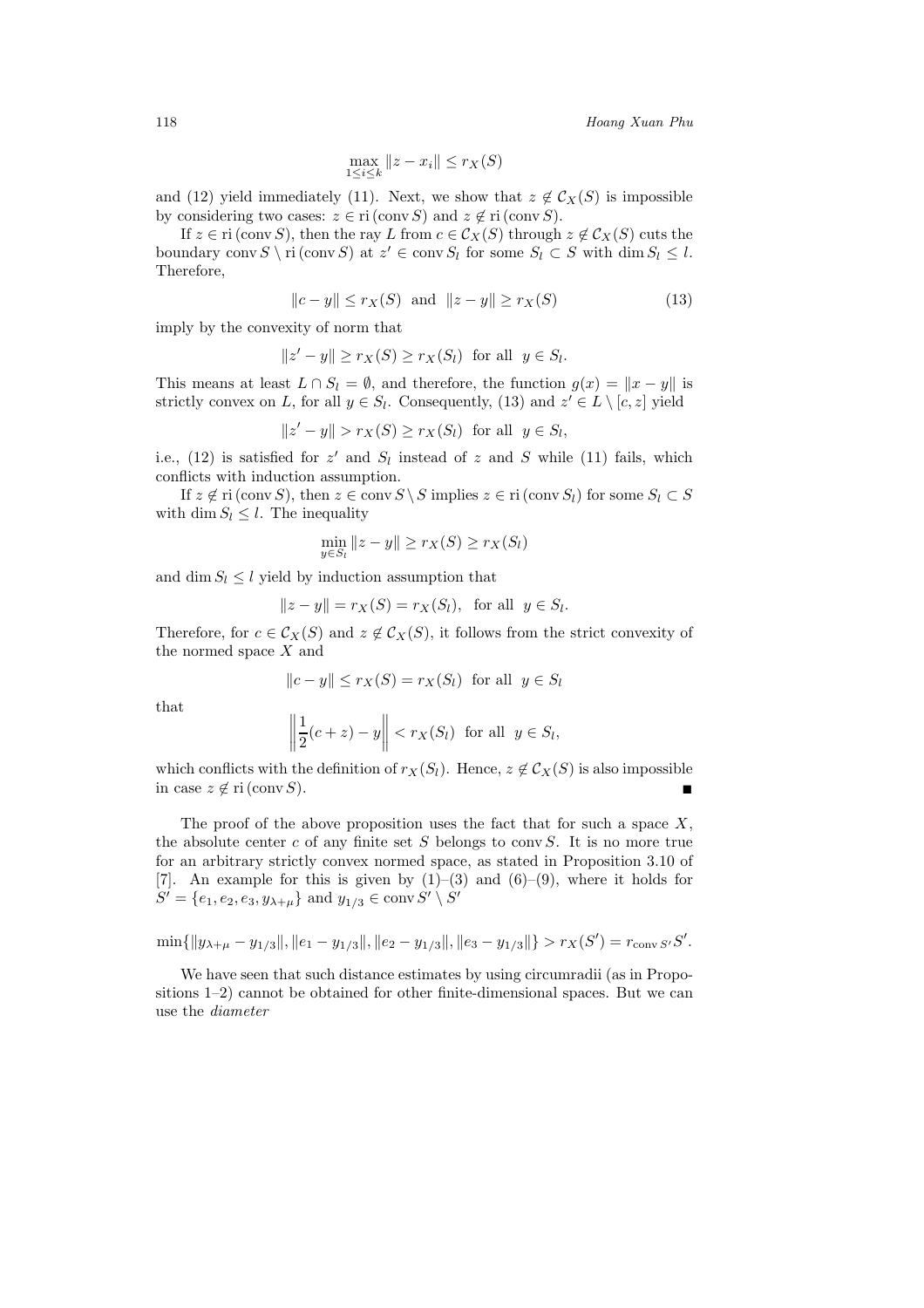*On Circumradii of Sets and Roughly Contractive Mappings* 119

$$
\operatorname{diam} S = \sup_{x,y \in S} ||x - y||
$$

to derive the following similar result.

**Proposition 3.** *Let* S *be a bounded subset of some* n*-dimensional normed space* X and  $z \in \text{conv } S \setminus S$ . Then there exists  $s \in S$  *such that* 

$$
||z - s|| \le \frac{n}{n+1} \operatorname{diam} S. \tag{14}
$$

*If this normed space is strictly convex and*  $n \geq 2$  *then* 

$$
\inf_{s \in S} ||z - s|| < \frac{n}{n+1} \operatorname{diam} S. \tag{15}
$$

*Proof.* By Carathéodory's theorem [2], there is a set  $S_k = \{x_1, x_2, \ldots, x_k\} \subset S$ <br>of  $k \leq n+1$  linearly independent points such that  $z \in \text{ri}(\text{conv } S_1)$ . Obviously of  $k \leq n+1$  linearly independent points such that  $z \in \text{ri}(\text{conv }S_k)$ . Obviously, the function

$$
f(x) = \sum_{i=1}^{k} f_i(x)
$$
, where  $f_i(x) = ||x - x_i||$ ,

is convex. Moreover, if the normed space X is strictly convex and  $k \geq 3$  then f is strictly convex, because for every line L in X there exists an  $x_i \in S_k$  lying outside of  $L$  which implies the strict convexity of  $f_i$  on  $L$ . Therefore, it follows from

$$
f(x_j) = \sum_{i=1}^k ||x_j - x_i|| \le (k-1) \max_{1 \le i \le k} ||x_j - x_i|| \le (k-1) \operatorname{diam} S \text{ for } j = 1, 2, ..., k
$$

and  $z \in \text{ri}(\text{conv } S_k)$  that

$$
\min_{1 \le i \le k} \|z - x_i\| \le \frac{1}{k} \ f(z) \le \frac{1}{k} \ \max_{1 \le j \le k} f(x_j) \le \frac{k-1}{k} \operatorname{diam} S \le \frac{n}{n+1} \operatorname{diam} S, \ (16)
$$

i.e., (14) holds for  $s \in S_k$  satisfying  $||z - s|| = \min_{1 \leq i \leq k} ||z - x_i||$ .

Assume now that the normed space X is strictly convex and  $n \geq 2$ . If  $k = 2$ then  $(k-1)/k = 1/2 < n/(n+1)$  and (16) yield

$$
\min_{1 \le i \le k} \|z - x_i\| < \frac{n}{n+1} \operatorname{diam} S.
$$

This strict inequality remains true if  $k \geq 3$  because f is strictly convex, and therefore  $z \in \text{ri}(\text{conv } S)$  implies  $f(z) \leq \max_{z \in \mathcal{X}} f(x)$ . Hence in both cases therefore,  $z \in \text{ri}(\text{conv } S_k)$  implies  $f(z) < \max_{1 \leq j \leq k} f(x_j)$ . Hence, in both cases, (15) follows from  $\inf_{z \in S} ||z - s|| < \min_{1 \leq i \leq k} ||z - x_i||$ . (15) follows from  $\inf_{s \in S} ||z - s|| \le \min_{1 \le i \le k} ||z - x_i||$ .

Propositions 1–3 can be applied for proving the following fixed-point theorem for so-called r-roughly k-contractive mappings  $T : M \to M$  defined by

$$
||Tx - Ty|| \le k ||x - y|| + r \text{ for all } x, y \in M,
$$
 (17)

where  $k \in (0, 1)$  and  $r > 0$  are given.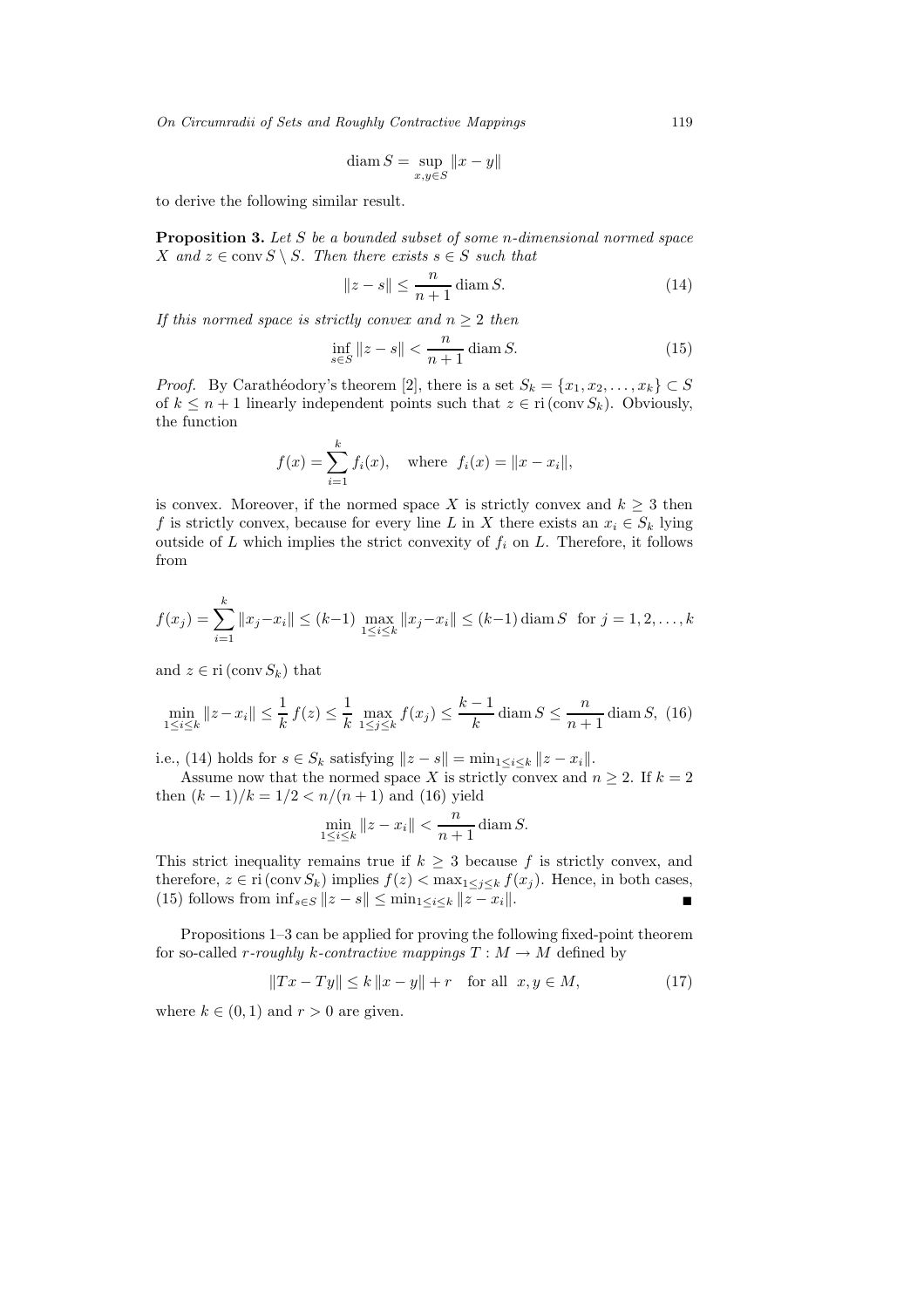**Theorem 4.** *Let*  $T : M \to M$  *be an r-roughly k-contractive mapping on a closed* and convex subset M of some *n*-dimensional normed space X. If  $\dim X = 1$  then

$$
\exists x^* \in M : \|x^* - Tx^*\| \le \frac{1}{2} r. \tag{18}
$$

*If* dim  $X \geq 2$  *then* 

$$
\forall \varepsilon > 0 \; \exists x^* \in M: \; \|x^* - Tx^*\| < \frac{n}{n+1}r + \varepsilon. \tag{19}
$$

*If, in addition, the normed space* X *is strictly convex then*

$$
\exists x^* \in M : \|x^* - Tx^*\| < \frac{n}{n+1} \, r,\tag{20}
$$

*or if* X *is the* n*-dimensional Euclidean space then*

$$
\exists x^* \in M : \|x^* - Tx^*\| \le \sqrt{\frac{n}{2(n+1)}} r.
$$
 (21)

*Proof.* (a) Fix an arbitrary point  $x_0 \in M$  and define

$$
\hat{B} = \{x \in X : ||x - x_0|| \leq \hat{r}\}, \text{ where } \hat{r} = \frac{r + ||x_0 - Tx_0||}{1 - k}.
$$

Since (17) implies

$$
||Tx - x_0|| - ||x_0 - Tx_0|| \le ||Tx - Tx_0|| \le k||x - x_0|| + r
$$

it holds for  $x \in \hat{B}$  that

$$
||Tx - x_0|| \le k||x - x_0|| + r + ||x_0 - Tx_0|| \le k\hat{r} + (1 - k)\hat{r} = \hat{r},
$$

i.e.,  $Tx \in \hat{B}$ . Hence, T maps the nonempty compact and convex subset  $\hat{M} =$  $M \cap B$  into itself.

(b) Consider the set-valued map  $\overline{T}$ :  $\hat{M} \to 2^{\hat{M}}$  defined by  $\overline{T}(x) = \text{conv}\,\overline{M}(x)$ , where

 $\overline{M}(x) = \{y \in \hat{M} : \text{ there is a sequence } (x_i) \subset \hat{M} \text{ such that } x_i \to x, Tx_i \to y\}.$ (22)

For all  $x \in \hat{M}$ ,  $\overline{M}(x) \neq \emptyset$  because  $\hat{M}$  is compact. By definition, it is also closed. Moreover, (17) and (22) yield diam  $\overline{M}(x) \leq r$ , i.e., it is bounded. Since X is finite-dimensional,  $\overline{M}(x)$  and conv $\overline{M}(x)$  are compact (see [8]). Finally,  $\overline{T}$  is upper semi-continuous (see [3]). Therefore, it follows from Kakutani's theorem (see [5] and [9]) that there exists a point  $\bar{x} \in M$  with

$$
\bar{x} \in \overline{T}(\bar{x}) = \text{conv}\,\overline{M}(\bar{x}).\tag{23}
$$

(c) Assume dim  $X = 1$ . If  $\|\bar{x} - T\bar{x}\| \leq (1/2)r$  then (18) holds for  $x^* = \bar{x}$ . Otherwise, if  $\|\bar{x}-T\bar{x}\| > (1/2)r$ , then diam  $(\overline{M}(\bar{x}) \cup T\bar{x}) \leq r$ , which follows from (17) and (22),  $\overline{M}(\bar{x}) \cup T\bar{x} \subset \mathbb{R}$  and  $\bar{x} \in \text{conv } \overline{M}(\bar{x})$  imply that there exists  $\bar{y} \in \overline{M}(\bar{x})$  satisfying  $\|\bar{x}-\bar{y}\| < (1/2)r$ . By choosing  $\varepsilon = (1/2)r - \|\bar{x}-\bar{y}\| > 0$ and  $x^*$  satisfying  $(24)$ , we have

$$
||x^* - Tx^*|| \le ||x^* - \bar{x}|| + ||\bar{x} - \bar{y}|| + ||\bar{y} - Tx^*|| < ||\bar{x} - \bar{y}|| + \varepsilon = \frac{1}{2}r,
$$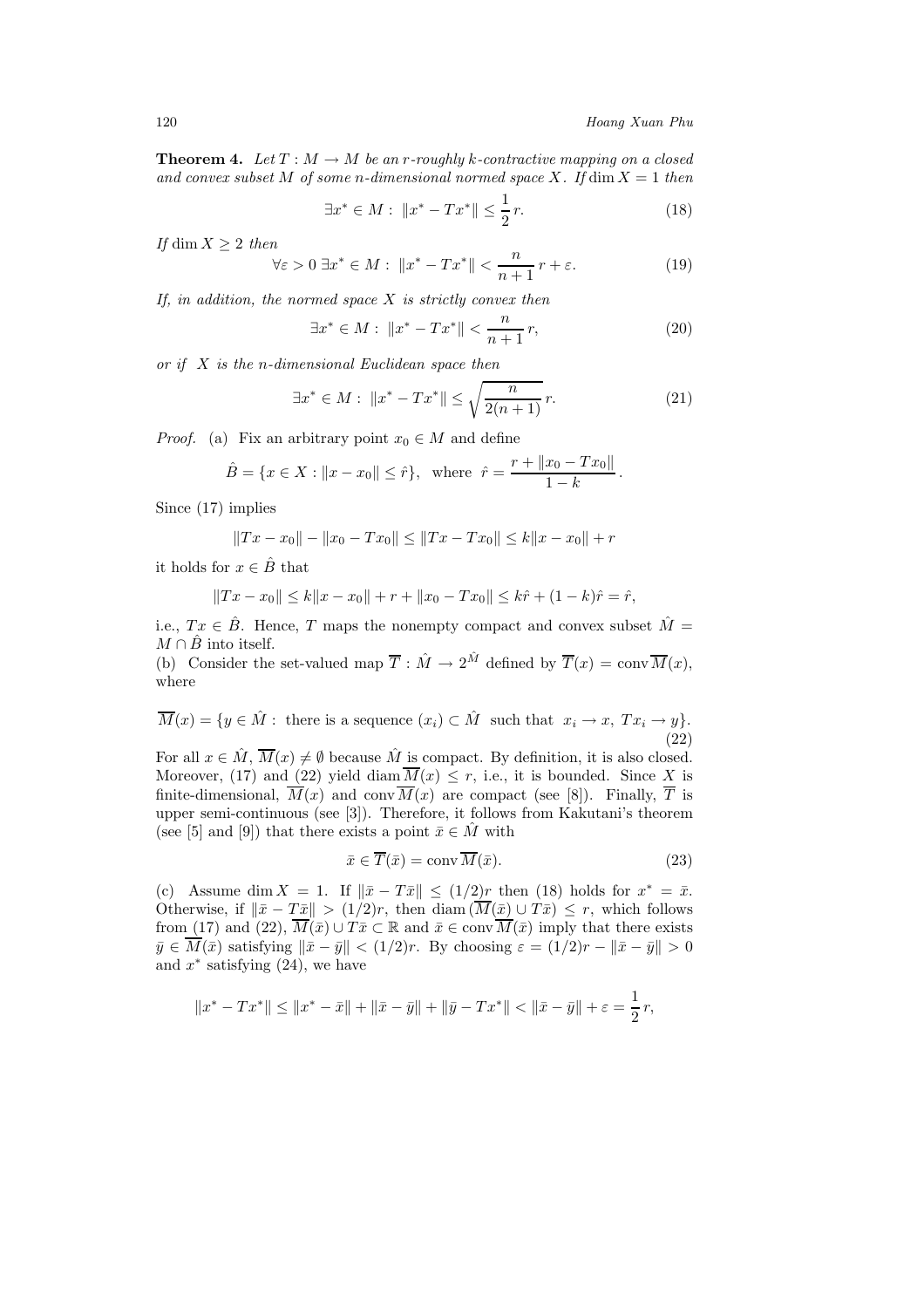*On Circumradii of Sets and Roughly Contractive Mappings* 121

i.e., (18) holds true.

(d) By diam  $\overline{M}(\bar{x}) \leq r$  and Proposition 3, there is a  $\bar{y} \in \overline{M}(\bar{x})$  such that

$$
\|\bar{x} - \bar{y}\| \le \frac{n}{n+1} \operatorname{diam} \overline{M}(\bar{x}) \le \frac{n}{n+1} r
$$

Due to (22), for any  $\varepsilon > 0$ , there exists a point  $x^* \in \hat{M} \subset M$  such that

$$
||x^* - \bar{x}|| < \frac{\varepsilon}{2} \text{ and } ||Tx^* - \bar{y}|| < \frac{\varepsilon}{2}.
$$
 (24)

Consequently,

$$
||x^* - Tx^*|| \le ||x^* - \bar{x}|| + ||\bar{x} - \bar{y}|| + ||\bar{y} - Tx^*|| < \frac{n}{n+1}r + \varepsilon,
$$

i.e., (19) holds true.

(e) If X is an *n*-dimensional strictly normed space with  $n \geq 2$  then, by Proposition 3 and (23), there is a  $\bar{y} \in \overline{M}(\bar{x})$  such that

$$
\|\bar{x} - \bar{y}\| < \frac{n}{n+1} \operatorname{diam} \overline{M}(\bar{x}) \le \frac{n}{n+1} r
$$

By choosing  $\varepsilon = n/(n+1)r - ||\bar{x} - \bar{y}|| > 0$  and  $x^*$  satisfying (24), we obtain

$$
||x^* - Tx^*|| \le ||x^* - \bar{x}|| + ||\bar{x} - \bar{y}|| + ||\bar{y} - Tx^*|| < ||\bar{x} - \bar{y}|| + \varepsilon = \frac{n}{n+1}r,
$$

i.e., (20) holds true.

(f) Assume now that X is the *n*-dimensional Euclidean space. By  $(23)$ , there exists a finite set  $\tilde{M} \subset \overline{M}(\bar{x})$  such that  $\bar{x} \in \text{conv }\tilde{M}$ . Consider  $S = \tilde{M} \cup T\bar{x}$ . Obviously,  $\bar{x} \in \text{conv } S$ . Moreover, it follows from (17) and (22) that diam  $S \leq r$ . If  $\|\bar{x} - T\bar{x}\| \leq r_X(S)$  then, by Jung's inequality [4]

$$
r_X(S) \le \sqrt{\frac{n}{2(n+1)}} \operatorname{diam} S,\tag{25}
$$

we have

$$
\|\bar{x} - T\bar{x}\| \le r_X(S) \le \sqrt{\frac{n}{2(n+1)}}\,r,
$$

i.e., (21) is fulfilled for  $x^* = \bar{x}$ . Otherwise, if  $\|\bar{x} - T\bar{x}\| > r_X(S)$  then Proposition 2 yields

$$
\min_{s \in \tilde{M}} \|\bar{x} - s\| = \min_{s \in S} \|\bar{x} - s\| < r_X(S).
$$

Consequently, there is a  $\bar{y} \in \tilde{M} \subset \overline{M}(\bar{x})$  such that  $\|\bar{x}-\bar{y}\| < r_{\text{conv }S}(S)$ . For

$$
\varepsilon = r_{\text{conv }S}(S) - ||\bar{x} - \bar{y}|| > 0,
$$

(22) implies the existence of  $x^* \in \hat{M} \subset M$  satisfying (24). Therefore, we have

$$
||x^* - Tx^*|| \le ||x^* - \bar{x}|| + ||\bar{x} - \bar{y}|| + ||\bar{y} - Tx^*|| \le ||\bar{x} - \bar{y}|| + \varepsilon = r_{\text{conv }S}(S).
$$

Hence, (21) follows from (25) and diam  $S \leq r$ .